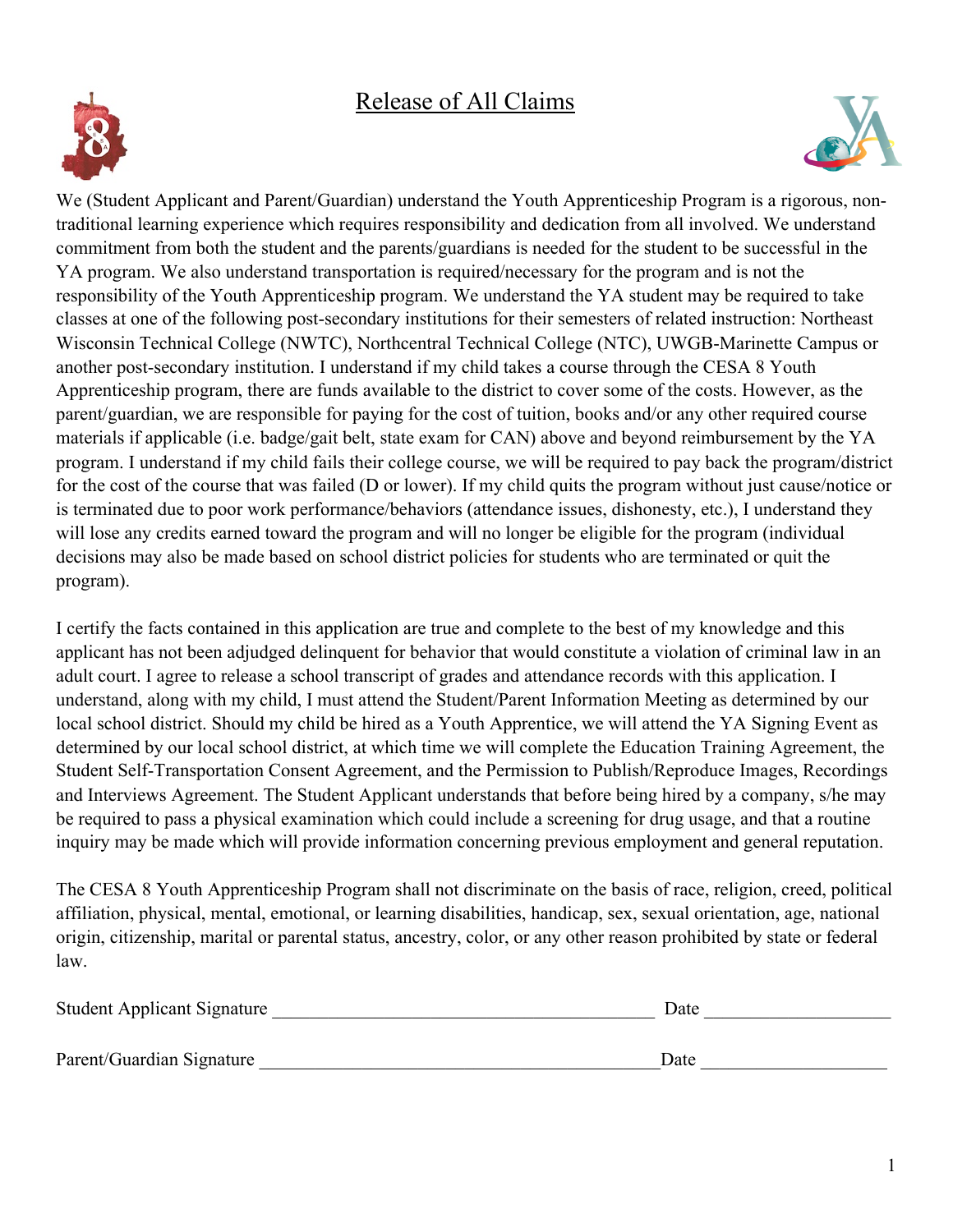### **APPENDIX D**

### **STUDENT SELF-TRANSPORTATION CONSENT AGREEMENT**

| (Please Print) Student Name:           |             |                        |                |
|----------------------------------------|-------------|------------------------|----------------|
|                                        | Last        | First                  | Middle Initial |
| <b>Street Address:</b>                 | City/State: |                        |                |
| Date of Birth:<br>Telephone:           |             |                        |                |
| Name of $Parent(s)/legal$ Guardian(s): |             | Emergency Telephone #: |                |
| Auto Insurance Carrier:                | Policy No:  |                        |                |

The above student's local school district may authorize the self-transportation by students for reasons of convenience or safety, subject to the written permission of the student's parent(s) or legal guardian(s), and the student's agreement to meet the requirements detailed below:

**Authorization:** Any use of private vehicles for the transportation of any student for any reason must have prior written authorization from the Superintendent or his or her designee. Those providing unauthorized student transportation do so at their own expense and liability.

**License:** The student driver must provide a copy of a valid Wisconsin driver's license to the district prior to being authorized to drive for the district. Any loss or suspension of such license must be reported to the district immediately.

Insurance: The student driver must provide evidence of insurance to the district prior to being authorized to drive for the district. Such evidence of insurance must include liability coverage (desired minimum limits of \$100,000 per person, \$300,000 per accident).

**Limitations to Student Use:** Student authorization is limited to the direct transportation between the student's local high school, place of residence, and the student's approved YA employer. Any deviation between the three locations is not authorized and is done so at the parent'(s) and student's own expense and liability. Student is not authorized to provide transportation to other students or to use any automobile on school errands.

I/We acknowledge that I/We have been informed as to the requirements for allowing my child to provide his/her own transportation by our local school district. I/We fully understand that it is my/our responsibility to provide the required insurance coverage for my child and ensure that my/our child abides by the above requirements. I/We represent that my/our child holds a valid Wisconsin driver's license, is covered by a valid auto insurance policy with the required liability coverage and is physically fit to drive a motor vehicle. Our child recognizes that he/she also has a responsibility for his/her safety and the safety of others. The school district will rely on these representations. I/We acknowledge my/our child must adhere to all the above requirements, and the rules and regulations of the State of Wisconsin Department of Transportation, and that failure to comply could rescind the district's approval of this activity. I/We consent to my/our child's participation in this activity. I/We fully understand that the Local school district does not provide any accident or health insurance coverage for my/our child while driving their own motor vehicle. I/We fully understand that it is my/our responsibility to provide insurance coverage for my child, if I/We so decide. I/We hereby waive, release and discharge the Local school district and CESA 8 YA program, their Administrators; Employees; Volunteers; or Agents from any and all liability for bodily injury, including death, disability, personal injury, property damage, property theft or any other cause of action resulting from my child's self-transportation. I/We hereby indemnify and hold harmless the Local school district and/or CESA 8 YA program, their Administrators; Employees; Volunteers; or Agents from any and all liabilities or claims made by other individuals or entities as a result of my child's conduct.

**Parents/Legal Guardians or students who do not wish to accept the requirements of this activity as described in this consent form should not sign this permission and consent form and will be required to provide transportation to and from the job site for their student.**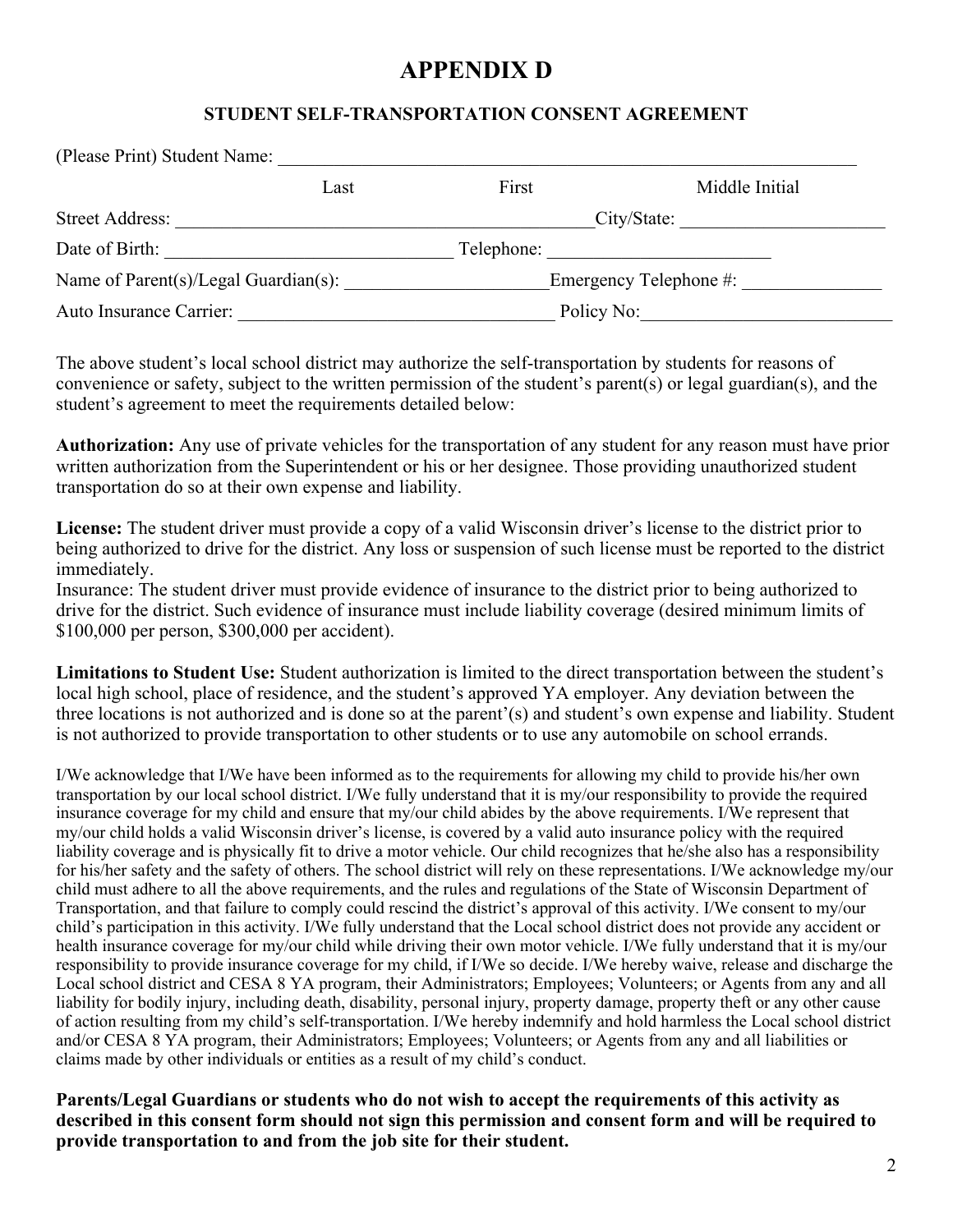| Signature:                                                                                                                                                                    | Date: | Work Tel: |
|-------------------------------------------------------------------------------------------------------------------------------------------------------------------------------|-------|-----------|
| Parent/Legal Guardian                                                                                                                                                         |       |           |
| Signature:                                                                                                                                                                    | Date: | Work Tel: |
| Parent/Legal Guardian                                                                                                                                                         |       |           |
| "I have read the foregoing and will abide by the requirements and regulations contained therein."                                                                             |       |           |
| Signature:<br>Student                                                                                                                                                         |       | Date:     |
| NOTE: THIS FORM MUST BE COMPLETED IN ALL DETAILS AND RETURNED TO THE DISTRICT<br>BEFORE THE STUDENT WILL BE ALLOWED TO PROVIDE TRANSPORTATION IN THEIR OWN<br><b>VEHICLE.</b> |       |           |

| Superintendent or Designee Approval: | Date: |  |
|--------------------------------------|-------|--|
|                                      |       |  |